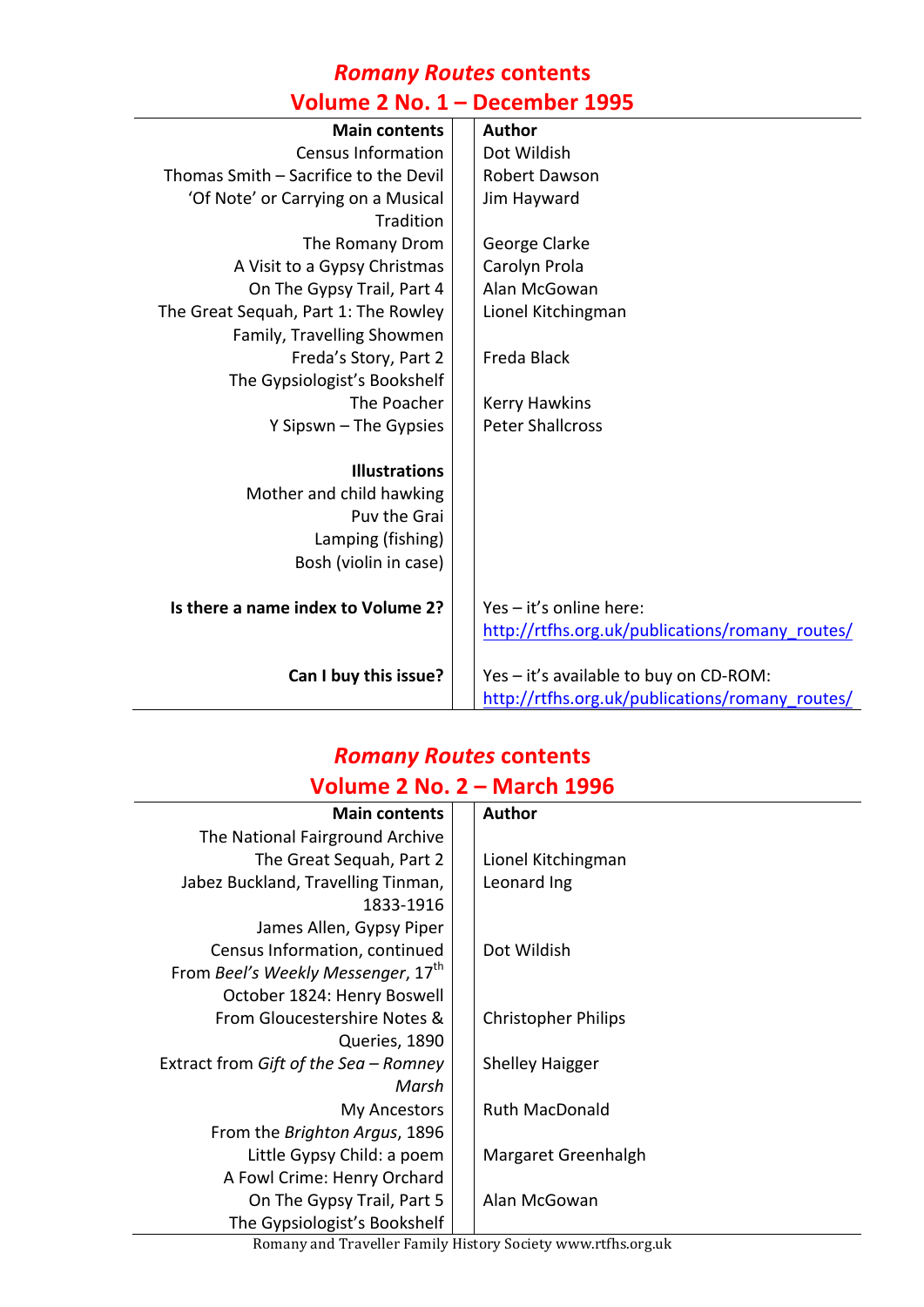| <b>Illustrations</b><br>Vardo<br>Jamie Allan, Gypsy Piper |                                                                                           |
|-----------------------------------------------------------|-------------------------------------------------------------------------------------------|
| Is there a name index to Volume 2?                        | Yes $-$ it's online here:<br>http://rtfhs.org.uk/publications/romany routes/              |
| Can I buy this issue?                                     | Yes - it's available to buy on CD-ROM:<br>http://rtfhs.org.uk/publications/romany routes/ |

#### *Romany Routes* **contents Volume 2 No. 3 – June 1996**

| UIIIL 4 IVV.<br>JUIL LJJV                                     |  |                        |  |
|---------------------------------------------------------------|--|------------------------|--|
| <b>Main contents</b>                                          |  | <b>Author</b>          |  |
| The Story of Susan and Jane                                   |  | Ian Orchard            |  |
| Transported in Place of Death                                 |  | <b>Sharon Floate</b>   |  |
| From the Basingstoke Gazette: funeral                         |  |                        |  |
| of Jimmy Smith, March 1996                                    |  |                        |  |
| 1891 Census Returns                                           |  | Niki Carpenter         |  |
| The Urdu Connection?                                          |  | <b>Denis Girton</b>    |  |
| A Brief History of a Family of Travellers                     |  | Ian Orchard            |  |
| So You've Found Great Granny's                                |  | Janet Keet-Black       |  |
| Baptism?                                                      |  |                        |  |
| Scarborough Census Information, 1848                          |  | Pat Geraghty           |  |
| The Register of Pedlars' Certificates -                       |  | <b>Shelley Haigger</b> |  |
| Folkestone, 1912-1945                                         |  |                        |  |
| Another Thought                                               |  | Harry Ward             |  |
| The Edwards Family                                            |  | Robert Dawson          |  |
| From the Accrington Times, 6 <sup>th</sup> August             |  | June Huntingdon        |  |
| 1881                                                          |  |                        |  |
| Non Conformists in the 17 <sup>th</sup> Century               |  | Ian Orchard            |  |
| A Grand Ball                                                  |  | Sharon Floate          |  |
| From the Bury and Norwich Post, 10 <sup>th</sup>              |  |                        |  |
| December 1794                                                 |  |                        |  |
| What's in a Name?                                             |  | Susan Lee Fairbrother  |  |
| Antiquarian Discoveries in Bierton                            |  | Sue Vanstone           |  |
| Romany Ancestors, Essex and London                            |  | Ross Wilson            |  |
| Gypsy Stone, Carters Lane                                     |  |                        |  |
| Extracts from Jackson's Oxford Journal                        |  | Sue Vanstone           |  |
| Has the '81 Census Captured Your                              |  | <b>Sharon Floate</b>   |  |
| Gypsies?                                                      |  |                        |  |
| The Raggle Taggle Gypsies O!                                  |  | June Huntingdon        |  |
| Gypsies on the Isle of Man                                    |  |                        |  |
| <b>World's Fair Newspapers</b>                                |  | <b>Ted Bell</b>        |  |
| 1851 Taunton                                                  |  | <b>Betty Corfield</b>  |  |
| The Demise of Tyso Boswell and<br><b>Edward Heron</b>         |  | Ann Spooner            |  |
|                                                               |  |                        |  |
| Romany                                                        |  | Jean Hope              |  |
| The Gypsiologist's Bookshelf<br>In response to Jabez Buckland |  |                        |  |
| Conference 1996 - Chairman's Address                          |  | Henry Smith            |  |
|                                                               |  |                        |  |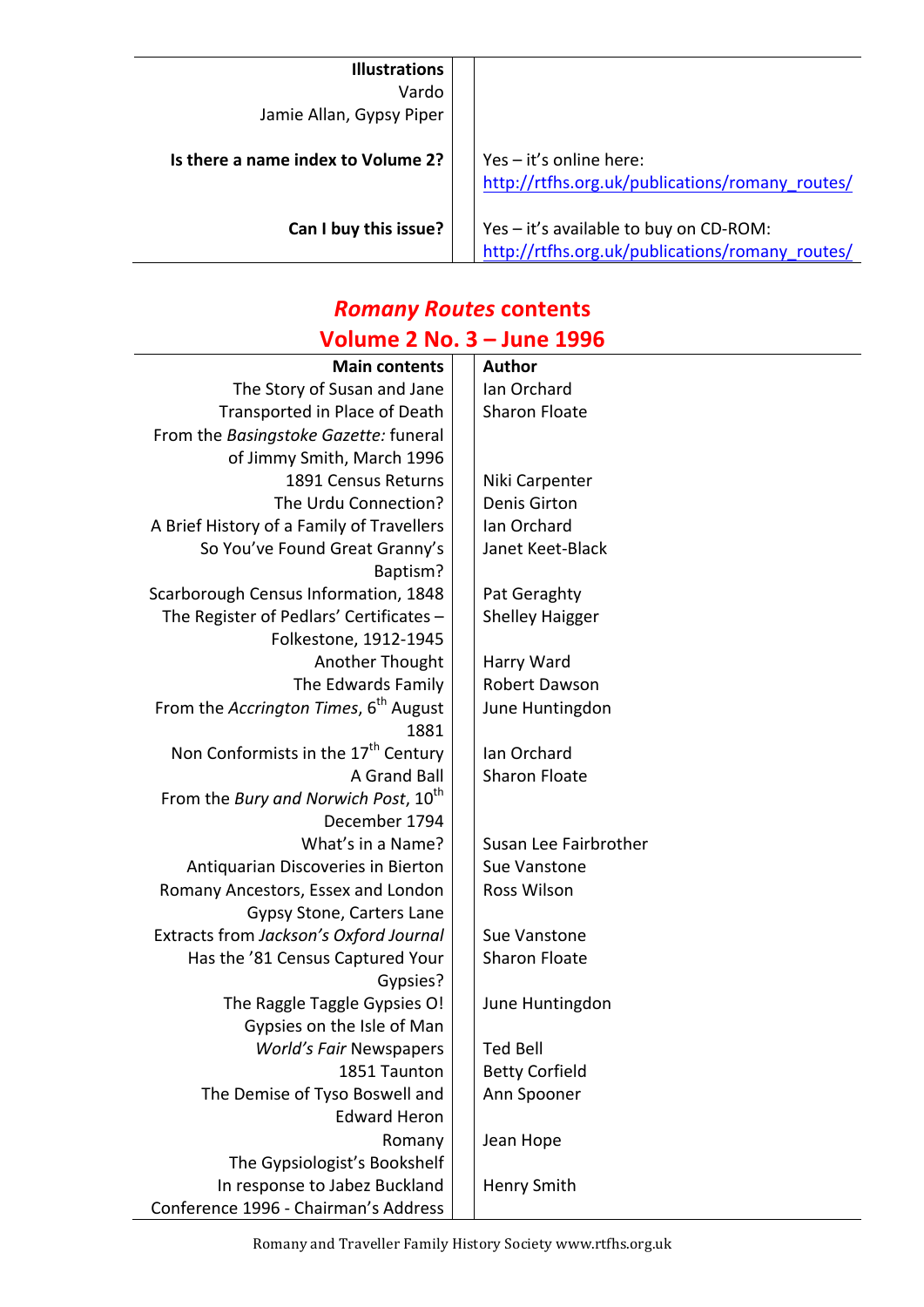| <b>Illustrations</b>                |                                                 |
|-------------------------------------|-------------------------------------------------|
| The Edwards Family                  |                                                 |
| Women hawking                       |                                                 |
| 'A house-dwelling Gipsy wigwam near |                                                 |
| Loughton'                           |                                                 |
| Horse and trap                      |                                                 |
| Bow top built on an existing London |                                                 |
| trolley                             |                                                 |
| Bow top                             |                                                 |
|                                     |                                                 |
| Is there a name index to Volume 2?  | Yes - it's online here:                         |
|                                     | http://rtfhs.org.uk/publications/romany routes/ |
|                                     |                                                 |
| Can I buy this issue?               | Yes - it's available to buy on CD-ROM:          |
|                                     | http://rtfhs.org.uk/publications/romany routes/ |

# *Romany Routes* **contents Volume 2 No. 4 - September 1996**

| <b>Main contents</b>                                       | Author                                          |
|------------------------------------------------------------|-------------------------------------------------|
| Romany aristocrats invade London                           | Michael O'hAodha                                |
| suburbs                                                    |                                                 |
| Let's rocker Romany interests                              | <b>Henry Smith</b>                              |
| From the Accrington Observer, 13                           | June Huntingdon                                 |
| September 1930                                             |                                                 |
| From the Maldon Advertiser, 8 August                       | Mrs E. Duckworth                                |
| 1913                                                       |                                                 |
| Nichols by any other name?                                 | Janet Keet-Black                                |
| Family Tree of Robert Dane Matthews:                       | <b>Robert Dane Matthews</b>                     |
| Matthews/Gowan/Camfield/Hoadley/                           |                                                 |
| Miller                                                     |                                                 |
| From the Pall Mall Gazette, 13 April                       | <b>Steve Rawlings</b>                           |
| 1903                                                       |                                                 |
| Hop Pickers' Information                                   | Alma Bacon                                      |
| The Gypsiologist's Bookshelf                               |                                                 |
| Liverpool University                                       | Mary Horner                                     |
| Items found while searching for Smiths                     | Sue Vanstone                                    |
| Some Hearn Gypsy names                                     | Mary Horner<br>Ian Orchard                      |
| A Brief History of a Family of                             |                                                 |
| Travellers (Part 2)<br><b>Gloucestershire Transportees</b> | Sue Vanstone                                    |
| 1783-1842                                                  |                                                 |
| Food a la Romany                                           | <b>Sharon Floate</b>                            |
| From the Hampshire Chronicle files                         |                                                 |
|                                                            |                                                 |
| <b>Illustrations</b>                                       |                                                 |
| Galician Gypsies in London                                 |                                                 |
| Aboard the transport ship                                  |                                                 |
|                                                            |                                                 |
| Is there a name index to Volume 2?                         | Yes - it's online here:                         |
|                                                            | http://rtfhs.org.uk/publications/romany_routes/ |